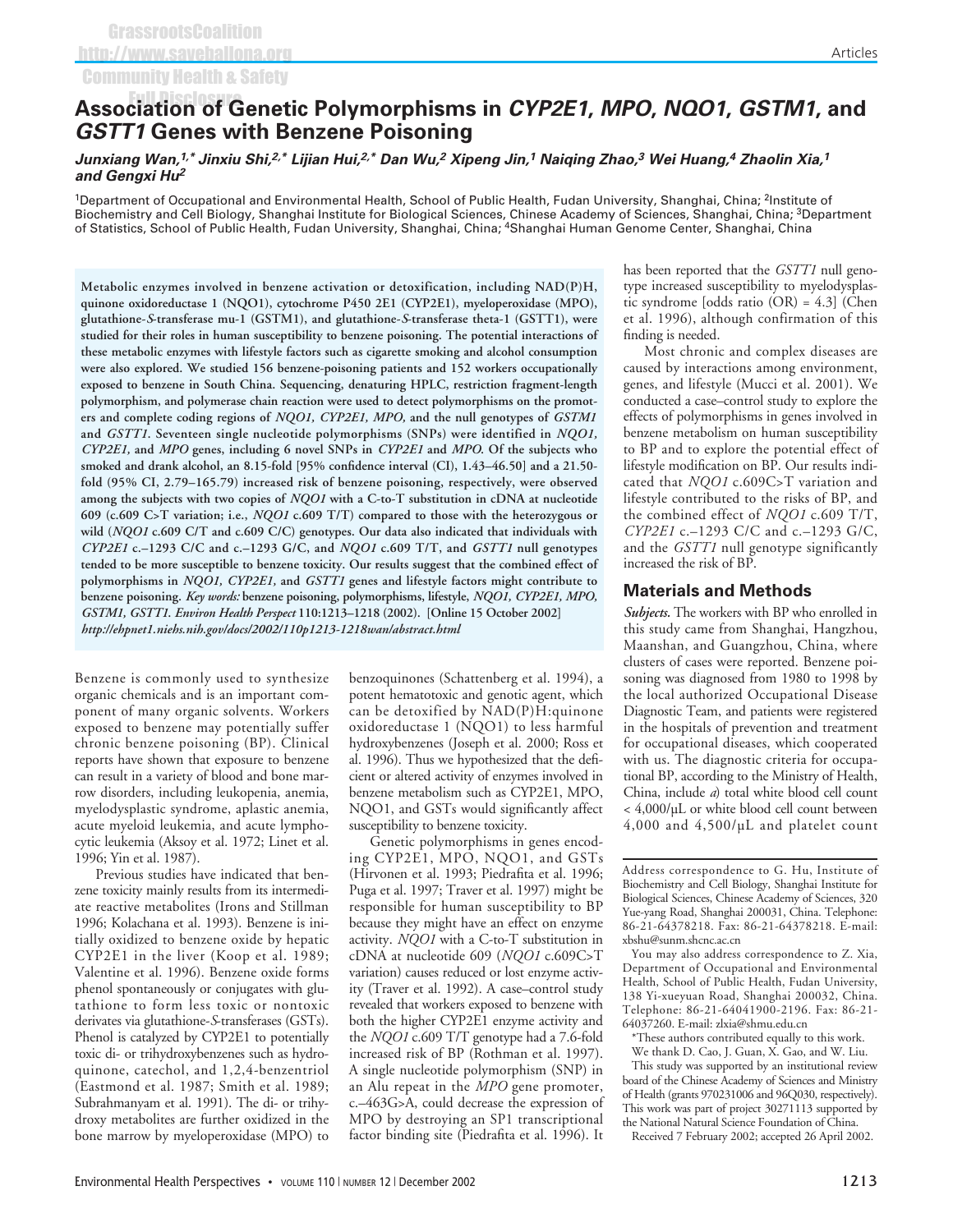## **GrassrootsCoalition**

### Articles • Wan et al. 12 June 100

## Community Health & Safety

 $< 80,000/\mu L$ , with repeated confirmation of this count in a few months in a peripheral blood examination; *b*) the individual with documented benzene exposure has been employed for at least 6 months in the factory; and *c*) exclusion of other causes of abnormal blood counts such as chloromycetin use and ionizing radiation. The medical records of patients were independently reviewed, especially those with white blood cell counts > 3,500 to confirm the BP diagnosis. Of the 171 eligible patients, 156 (91%) agreed to participate in this study. About 72% of BP patients (112 patients) were from Shanghai Second Fabric Machine Factory (19 patients), Hangzhou Tool Machine Factory (13), Maanshan Iron & Steel Group (68), and Guangzhou Piano-Making Factory (12). Another 44 patients, who returned to the hospital periodically for health examinations, were from 12 other factories that had been closed down. BP cases from the factories registered in the hospitals were also clustered (more than five reports).

We chose 152 workers in the four major factories, who had been occupationally exposed to benzene, as controls. Control subjects were frequency-matched to cases by age within 5 years, exposure duration within 3 years, exposure level, and sex. All the eligible controls agreed to participate in this study.

The subjects were interviewed by trained personnel, and a questionnaire was used to obtain general information including ethnic background, nutrition, cigarette smoking, alcohol consumption, protective measures, self-reported symptoms, medical history, and occupational history such as work unit (department), type of work, and exposure duration. Exposure estimation was based on monitoring data or industrial hygienists and long-term employees' evaluation considering historical changes (Dosemeci et al. 1996). The intensity of benzene exposure (milligrams per cubic meter) for the patients was taken as the benzene level of workplaces while diagnoses were made; the intensity of benzene exposure in controls was taken as the current level monitored by organic vapor passive dosimetry badges during collection of the blood samples from controls. Those who smoked at least one cigarette per day for more than 1 year were considered regular smokers. Alcohol consumption was defined as drinking at least 7 standard units of alcohol on average per week [1 standard unit = 10 g of alcohol equivalent; e.g., a glass/can/bottle (330 mL) of regular beer (5%), a measure (40 mL) of liquor, a glass (120 mL) of wine] for more than 6 months. The subjects were administrated a rigorous physical examination at a local occupational disease hospital. Alanine aminotransferase level in serum was examined to indicate liver function.

*Collection of blood samples.* Blood samples of the subjects enrolled in this study were collected only after informed consent was obtained. Blood was immediately frozen at –80° after collection and was sent to the laboratory later in dry ice.

*Amplification of DNA samples.* We extracted genomic DNA from blood samples by a routine phenol-chloroform method. We performed polymerase chain reaction (PCR) using 50 ng of genomic DNA, 0.2 µM of each primer, 100 µM dNTPs, 20 mM Tris-Cl (pH 8.8), 10 mM KCl, 1.0–1.5 mM  $MgCl<sub>2</sub>$ , and 2.5 U *Pfu* polymerase (Stratagene, La Jolla, CA, USA) in a 25-µL reaction volume. DNA samples were amplified for 35 cycles at 94°C for 45 sec, 63°C for 1 min, and 72°C for 2 min. The primer sequences are listed in Table 1.

*Detection of genetic polymorphisms.* DNA sequencing was performed on an Automated DNA Sequencer ABI 377 (PE Applied Biosystems, Foster City, CA, USA) according to the manufacturer's instructions. We used the PolyPhred computer program (PolyPhred, available online) to indicate possible SNP loci. Verification of each candidate SNP was carried out by visual inspection.

Denaturing HPLC (DHPLC; Kuklin et al. 1997/1998) was carried out on an automated

#### **Table 1.** PCR primer sequences.

HPLC equipped with a DNA separation column (Transgenomic, San Jose, CA, USA). For *NQO1* exon4 and exon6, *MPO* promoter and exon 8, and *CYP2E1* exon 6, the temperature of the DHPLC column was 63°C, 60°C, 60°C, 63°C, and 58°C; the acetonitrile gradient was 53–61%, 54–62%, 63–69%, 58–68%, and 52–58%, respectively.

*CYP2E1* c.–1293 G>C was analyzed by PCR-restriction length polymorphism (RFLP). PCR products were digested by *Pst*I (MBI, Hanover, MD, USA) at 37°C for 2 hr. Different length fragments were separated by polyacrylamide gel electrophoresis.

The null genotype of *GSTM1* and *GSTT1* (Arand et al. 1996) and 96-bp insertion in the promoter of *CYP2E1* (Fritsche et al. 2000) were detected by amplifying the target DNA regions and electrophoresis visualization on agarose gel. We used albumin as the internal control.

*Statistical analyses.* Our analysis was designed to examine the relationships of genotypes of *NQO1*, *CYP2E1*, *MPO*, *GSTM1*, and *GSTT1* with the risks of BP controlling potential confounding factors and evaluate whether lifestyle factors such as cigarette smoking and alcohol consumption modified

| Amplicon             | Primer sequences                                                                                                  | Length (bp) |
|----------------------|-------------------------------------------------------------------------------------------------------------------|-------------|
| <b>NQ01</b>          |                                                                                                                   |             |
| Promoter             | 5'GTAGCTGGGACTTACAGGCG3' and 5'GAGCAGAAAAAGAGCCGATG3'                                                             | 484         |
| Promoter             | 5'CAGGGAAGTGTGTTGTATGG3' and 5'AAGTCAAGAAAAGTCTCTCGG3'                                                            | 380         |
| Exon 1               | 5'TCTGTCACACACACCCCTACA3' and 5'AGGAACAAAATTCAGGCCAAG3'                                                           | 474         |
| Exon 2/3             | 5'CTGGTTGGTAATGGGTTTTC3' and 5'CACGCAAATGTCCCTGACAC3'                                                             | 502         |
| Exon 4               | 5'AAAGTGCTAACTCCCCA3' and 5'GGAAGCTCCATCTCAAACAA3'                                                                | 453         |
| Exon 5               | 5'CAGCAAATAGGACAGACTTGTG3' and 5'GTAGTGAACTAAGATGGTG3'                                                            | 308         |
| Exon 6               | 5'GAATTGGTTGACTTACCTC3' and 5'AACTAAAGCAAGTCAGGGA3'                                                               | 425         |
| CYP2E1               |                                                                                                                   |             |
| Promoter             | 5'AAGCCAAGGCTTCAATTTCA3' and 5'GATGAGAAATGAAGAAAATAAAAGTCA3'                                                      | 563         |
| Promoter             | 5'CAAGTGATTTGGCTGGATTG3' and 5'TCGGAATTCGATTCCACTTT3'                                                             | 578         |
| Promoter             | 5'TTGGTTGACTCACTCTTTCCTTT3' and 5'CCATCGTTTCAAAGGCTGAT3'                                                          | 495         |
| Exon 1               | 5'CAACCAGGGTGTTGACACAG3' and 5'CCACAATTTGTCTGCAAATGA3'                                                            | 518         |
| Exon 2               | 5'ACTTCTAGCCACGGGTCTCC3' and 5'GATCTCATCCTTCGGATGCT3'                                                             | 320         |
| Exon 3               | 5'GCCCCCTCTGTCACTTCTTT3' and 5'CCCTGCTAGGCAGCAGATAC3'                                                             | 295         |
| Exon 4               | 5 CATCTTCTGGTTGCCCTGAC3' and 5 TGTTGTTTGGCTTTTGCAGT3'                                                             | 304         |
| Exon 5               | 5'AGCCACAAATTCAGGTTTGG3' and 5'GGAGAGCCCACATCATGG3'                                                               | 305         |
| Exon 6               | 5'CGGTCTGTCTCCGGTATCAC3' and 5'CAGCCATCTCACCACATCAC3'                                                             | 298         |
| Exon 7               | 5'AACTGGCCAGGAACCAATC3' and 5'GCAGGAAGGCGATTAGTGAT3'                                                              | 300         |
| Exon 8               | 5'ATTCTTCACTGGGGGTTTCC3' and 5'ACATGTGGAGGGGAGATGAG3'                                                             | 289         |
| Exon 9               | 5'CGCTTCCCCTAGTCTCACTG3' and 5'GTTCAGGGTGTCCTCCACAC3'                                                             | 288         |
| 96 insertion         | 5'GTGATGGAAGCCTGAAGAACA3' and 5'CTTTGGTGGGGTGAGAACAG3'                                                            | 586         |
| Pst                  | 5'ACATTGTCAGTTCTCACCTC3' and 5'ATACCTATGGACTACCTTC3'                                                              | 453         |
| <b>MPO</b>           |                                                                                                                   |             |
| Promoter             | 5'ATTTCCTGTCCCCTTAGCC3' and 5'AGCCTCTAGCCACATCATCA3'<br>5'GCTTCTTGCCTAAGGAAAAATACA3' and 5'AGAGGGCCCTGTCTATGGAT3' | 555<br>513  |
| Promoter             | 5'CCTCAAGGAGGTCTGGCTTT3' and 5'GTGAAAGGCCTGGGACATC3'                                                              | 534         |
| <b>Exon 1/2</b>      | 5'CCTCACTTATGGCTCCAACG3' and 5'TCTCTGAGCCCGGTTCCT3'                                                               | 551         |
| Exon 3/4<br>Exon 5/6 | 5'GTGTCAGCGCCCTGTCCT3' and 5'ACAATCTCCCCTCTCCCAAC3'                                                               | 494         |
| Exon 7               | 5'GGTGAGCCAGTCTAGCCTCT3' and 5'TCCAACAGGGAACATCTCCT3'                                                             | 404         |
| Exon 8               | 5'GCAAATCTTTTCTGGGATGG3' and 5'CAGGAGCGTTAGGAACTTGC3'                                                             | 309         |
| Exon 9               | 5'AGGCCATTCCAATGACTTGT3' and 5'TCTGGCCTAGGTCCTGCTTA3'                                                             | 304         |
| Exon 10              | 5'GCCAGATACTTCCCCTGACC3' and 5'AGGGACCCTAGAGTGGGAAG3'                                                             | 300         |
| Exon 11              | 5'AGCAGAGAGACCTGCCCATA3' and 5'GGCTCCAAGAGAGTCAAGGA3'                                                             | 349         |
| Exon 12              | 5'CACAGTGTCCATGGGTGTTC3' and 5'TGAAACACTCCCCATGTTCA3'                                                             | 448         |
| Exon 12              | 5'CTGGGTGCAGCTGAGAAAAT3' and 5'CTGGTCCAGCTCTGCTAACC3'                                                             | 484         |
| Exon 12              | 5'GGCGTGAGAAGCATATAGAGG3' and 5'AGAGTGGAGGTCCCCATCAC3'                                                            | 298         |
| GSTM1                | 5'GAACTCCCTGAAAAGCTAAAGC3' and 5'GTTGGGCTCAAATATACGGTG3'                                                          | 215         |
| GSTT1                | 5'TTCCTTACTGGTCCTCACATCTC3' and 5'TCACCGGATCATGGCCAGCA3'                                                          | 480         |
| Albumin              | 5'GCCCTCTGCTAACAAGTCCTAC3' and 5'GCCCTAAAAAGAAAATCGCCAATC3'                                                       | 350         |
|                      |                                                                                                                   |             |

bp, base pair.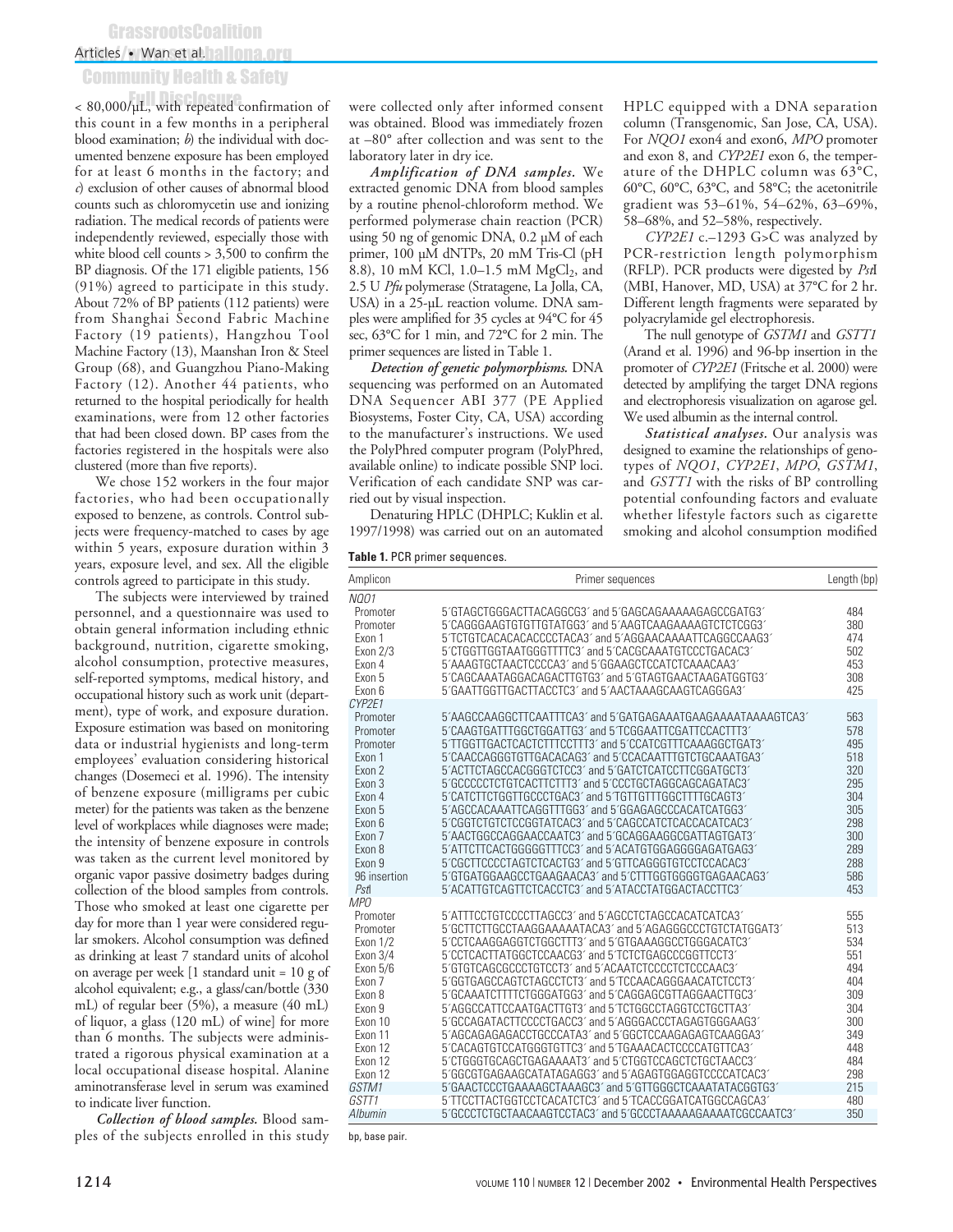GrassrootsCoalition http://www.saveballona.org Community Health & Safety

the relationships of genotypes with risks of BP. SPSS 8.0 software (SPSS Inc., Chicago, IL, USA) was used to set up a database and analyze data. We used chi-square tests to examine the association between genetic polymorphisms and individual susceptibility to benzene hematotoxicity. If the value for a cell was < 5 in the chi-square test, we applied Fisher's exact test. To evaluate whether the lifestyle modified the relationship between genetic polymorphisms and susceptibility to BP, we examined the associations by applying chi-square tests after stratification according to cigarette smoking or alcohol consumption. The test for homogeneity of ORs was examined by the Breslow-Day method. The heterogeneity of ORs indicated there could be interaction ( $p < 0.05$ ). To control potential confounding factors such as sex, intensity of benzene exposure, and exposure duration, we applied unconditional logistic regression to examine the relations of genetic polymorphisms with BP. Two-tailed *p*-values < 0.05 were considered statistically significant. ORs

#### **Table 2.** Characteristics of cases and controls.

|                                            |         | Cases      | Controls |            |
|--------------------------------------------|---------|------------|----------|------------|
|                                            | No.     | Percent    | No.      | Percent    |
| Total                                      | 156     | 100.0      | 152      | 100.0      |
| Age (years)                                |         |            |          |            |
| ≤ 25                                       | 11      | 7.0        | 6        | 3.9        |
| $26 - 35$                                  | 58      | 37.2       | 50       | 32.9       |
| $36 - 45$                                  | 66      | 42.3       | 69       | 45.4       |
| >45                                        | 21      | 13.5       | 27       | 17.8       |
| Sex<br>Male                                | 62      | 39.7       | 57       | 37.5       |
| Female                                     | 94      | 60.3       | 95       | 62.5       |
| Exposure duration (years)                  |         |            |          |            |
| ≤5                                         | 26      | 16.7       | 33       | 21.7       |
| $6 - 10$                                   | 48      | 30.8       | 50       | 32.9       |
| $7 - 15$                                   | 30      | 19.2       | 29       | 19.1       |
| $16 - 20$                                  | 25      | 16.0       | 26       | 17.1       |
| > 20                                       | 27      | 17.3       | 14       | 9.2        |
| Intensity of exposure (mg/m <sup>3</sup> ) |         |            |          |            |
| $\leq 40$                                  | 28      | 17.9       | 33       | 21.7       |
| $41 - 100$                                 | 94      | 60.3       | 94       | 61.8       |
| >100                                       | 34      | 21.8       | 25       | 16.5       |
| Smoking<br>Yes                             | 19      | 12.2       | 34       | 22.4       |
| No                                         | 130     | 83.3       | 117      | 77.0       |
| No data                                    | 7       | 4.5        | 1        | 0.6        |
| Alcohol consumption                        |         |            |          |            |
| Yes                                        | 18      | 11.5       | 17       | 11.2       |
| No                                         | 133     | 85.3       | 134      | 88.2       |
| No data                                    | 5       | 3.2        | 1        | 0.6        |
| Type of work                               |         |            |          |            |
| Painting                                   | 63      | 40.4       | 58       | 38.2       |
| Spraying                                   | 25      | 16.0       | 28       | 18.4       |
| Painting and                               |         |            |          |            |
| spraying                                   | 20      | 12.8       | 16       | 10.5       |
| Printing                                   | 4<br>14 | 2.6        | 7        | 4.6        |
| Mechanic                                   | 3       | 9.0<br>1.9 | 10<br>5  | 6.6<br>3.3 |
| Warehouseman<br>Other                      | 27      | 17.3       | 28       | 18.4       |
| Self-reported symptoms                     |         |            |          |            |
| <b>Dizziness</b>                           | 135     | 86.5       | 73       | 48.0       |
| Weariness                                  | 133     | 85.3       | 42       | 27.6       |
| Dreaminess                                 | 80      | 51.3       | 28       | 18.4       |
| Inappetence                                | 46      | 29.5       | 8        | 5.3        |
| Ecchymosis                                 | 86      | 55.1       | 19       | 12.5       |
| Bleeding while                             |         |            |          |            |
| brushing teeth                             | 96      | 61.5       | 28       | 18.4       |

and 95% confidence intervals (95% CIs) were calculated to estimate the individual risk of BP. ORs adjusted for the potential confounding factors are also reported. We also used multiple-variables unconditional logistic regression analysis to analyze the data. We applied stepwise forward logistic regression selection to screen the covariates including sex, exposure duration, genetic polymorphisms, and interactions among them (criterion for acceptance:  $p \le 0.05$ ; criterion for removal:  $p \ge 0.10$ ). The screened covariates and intensity of benzene exposure were used to set up a saturated model.

#### **Results**

*Demographics of cases and controls.* The distribution of age, sex, exposure duration, intensity of benzene exposure, type of work, self-reported symptoms, cigarette smoking, and alcohol consumption in the cases and controls is shown in Table 2. The median age and exposure duration in 156 BP cases was 36.00 (range: 21.00–61.00) and 11.00 (range: 1.00–38.00); 38.50 (range: 19.00–57.00) and 9.00 (range: 1.00–36.00), respectively, in 152 controls. There was no significant difference in the distribution of age ( $\leq$  25, 26–35,  $36-45$ , > 45 years), exposure duration ( $\leq 5$ , 6–10, 11–15, 16–20, > 25 years), intensity of benzene exposure ( $\leq 40$  mg/m<sup>3</sup>, 41-100 mg/m<sup>3</sup>, > 100 mg/m<sup>3</sup>), and sex ( $p > 0.05$ ). The percentage of female subjects was much higher than that of males (60.26% vs. 39.74%)

in BP cases and 62.50% vs. 37.50% in controls). The higher female ratio may also explain the relatively low frequency of cigarette smoking (17.67%) and alcohol consumption (11.59%) in the subjects. Exposure duration was highly correlated with age (Spearman rank correlation, *p* < 0.05).

*Genetic polymorphisms of NQO1, CYP2E1, MPO, GSTM1, and GSTT1.* We initially screened 24 cases and 24 controls randomly for possible genetic variations in *NQO1*, *CYP2E1*, and *MPO* genes by direct sequencing. More than 99% of SNPs with frequencies ≥ 5% will be observed among the normal population  $[1 - (1 - 5\%)$ <sup>48</sup> individuals  $\times$  2 chromosomes = 99.27%]. We identified 17 SNPs by sequencing in the screened regions of *NQO1*, *CYP2E1*, and *MPO* and 6 SNPs were genotyped by DHPLC in all subjects. Two SNPs in *MPO* promoter, *MPO* c.–581T>C and *MPO* c.–463G>A were completely linked; thus only the *MPO* c.–463G>A was analyzed. The SNPs on the *CYP2E1* promoter region were too complicated (10 SNPs in 1,000 bp) to be detected by DHPLC (Table 3). We only determined 1 of 10 SNPs, *CYP2E1* c.–1293G>C, because the G-to-C transition forms a *Pst*I site. Table 3 shows the allele and genotype frequencies of polymorphisms on *NQO1*, *CYP2E1*, *MPO*, *GSTM1*, and *GSTT1* genes. Genotype frequencies of these genetic polymorphisms calculated from the control group were in Hardy-Weinberg equilibrium, making selection bias less likely (chi-square test, *p* > 0.05).

**Table 3.** Allele and genotype frequencies of genetic polymorphisms on *NQO1, CYP2E1, MPO, GSTM1,* and *GSTT1.*

| ,,,,,,                                                                                                                                                       |                                                                                                                                                                                                                                                       |                                                                                                                                                                                                                                                              |                                                                                                                                                                                                                                                                                                                                                                                                                                                                                                 |
|--------------------------------------------------------------------------------------------------------------------------------------------------------------|-------------------------------------------------------------------------------------------------------------------------------------------------------------------------------------------------------------------------------------------------------|--------------------------------------------------------------------------------------------------------------------------------------------------------------------------------------------------------------------------------------------------------------|-------------------------------------------------------------------------------------------------------------------------------------------------------------------------------------------------------------------------------------------------------------------------------------------------------------------------------------------------------------------------------------------------------------------------------------------------------------------------------------------------|
| Location                                                                                                                                                     | Sequence variation                                                                                                                                                                                                                                    | Allele frequency (%)                                                                                                                                                                                                                                         | Genotype frequency (%)                                                                                                                                                                                                                                                                                                                                                                                                                                                                          |
| <b>NQ01</b><br>Exon 4<br>Exon 6                                                                                                                              | c.415 $C > T^a$<br>c.609C>T <sup>b</sup>                                                                                                                                                                                                              | C: 98.7; T: 1.3<br>C: 50.4; T: 49.6                                                                                                                                                                                                                          | T/T: 0.3; C/T: 2.0; C/C: 97.7<br>T/T: 22.6; C/T: 54.1; C/C: 23.3                                                                                                                                                                                                                                                                                                                                                                                                                                |
| <i>MPO</i><br>Promoter<br>Promoter<br>5'UTR<br>Intron 8                                                                                                      | $c. -581T > C^a$<br>$c - 463G > A$<br>$c - 25G > A^a$<br>$IVS8 + 19G > A^a$                                                                                                                                                                           | T: 90.8; C: 9.2<br>G: 90.8; A: 9.2<br>G: 98.9: A: 1.1<br>G: 90.4; A: 9.6                                                                                                                                                                                     | T/T: 81.7; T/C: 18.3<br>G/G: 81.7; G/A: 18.3<br>G/G: 97.8; G/A: 2.2 <sup>c</sup><br>G/G: 80.7; G/A: 19.3                                                                                                                                                                                                                                                                                                                                                                                        |
| CYP2E1<br>Promoter<br>Promoter<br>Promoter<br>Promoter<br>Promoter<br>Promoter<br>Promoter<br>Promoter<br>Promote<br>Promoter<br>Exon 8<br>Promoter<br>GSTM1 | c. $-1563$ T $>$ A <sup>a</sup><br>c. $-1513T > Ga$<br>$c - 1412C > T^a$<br>$c - 1293G > C^a$<br>$c - 1053C > T$<br>$c - 1025T > C$<br>$c - 929A > G$<br>$c - 806$ T $>$ C<br>$c - 352A > G$<br>$c - 333T > A$<br>c.1263C>T <sup>a</sup><br>96-bp ins | T: 70.7: A: 29.3<br>T: 51.2; G: 48.8<br>T: 97.6. C: 2.4<br>G: 78.4. C: 21.6<br>C: 68.5; T: 31.5<br>T: 69.1; C: 30.9<br>A: 80.9: G: 19.1<br>T: 64.2; C: 35.8<br>A: 78.9: G: 21.1<br>T: 50.0: A: 50.0<br>C: 87.6; T: 12.4<br>$+: 19.8: -: 80.2d$<br>Null: 47.5 | T/T: 46.3; T/A: 48.8; A/A: 4.9 $c$<br>T/T: 28.6; T/G: 45.2; G/G: 26.2 <sup>c</sup><br>C/C: 95.2: C/T: 4.8 <sup>c</sup><br>G/G: 59.2; G/C: 38.5; C/C: 2.3<br>C/C: 42.8; C/T: 51.4; T/T: 5.8 $c$<br>T/T: 44.1; T/C: 50.0; C/C: 5.9 <sup>c</sup><br>A/A: 61.8: A/G: 38.2 $c$<br>T/T: 38.2; T/C: 52.0; C/C: 9.8 $c$<br>$A/A$ : 57.8: $A/G$ : 42.2 <sup>c</sup><br>T/T: 27.3; T/A: 45.4; A/A: 27.3 <sup>c</sup><br>C/T: 24.9; C/C: 75.1<br>$+/-$ : 4.3; $+/-$ : 30.9; $-/-$ : 64.8<br>Non-null: 52.5 |
| GSTT1                                                                                                                                                        |                                                                                                                                                                                                                                                       | Null: 54.0                                                                                                                                                                                                                                                   | Non-null: 46.0                                                                                                                                                                                                                                                                                                                                                                                                                                                                                  |

Abbreviations: ins, insertion; UTR, untranslated region. Variation nomenclature is based on the principle described by den Dunnen and Antonarakis (2000).

*<sup>a</sup>*SNPs were deposited into HGVbase (Human Genome Variation database, available online; Fredman et al. 2002); among the SNPs, *MPO* c.–581T>C, *MPO* c.–25G>A, *MPO* IVS8 + 19G>A, *CYP2E1* c.–1563T>A, *CYP2E1* c.–1513T>G, and *CYP2E1* c.–1412C>T were novel. *bNQO1* c.609C>T is located at the 559 position from the start codon of *NQO1* mRNA; we used *NQO1* c.609C>T in this study to be consistent with other papers. *c*Allele frequency and genotype frequency were calculated in 48 subjects; others were calculated in all subjects. *d*+ indicates a 96-bp insertion in one chromosome; – indicates no 96-bp insertion in the chromosome.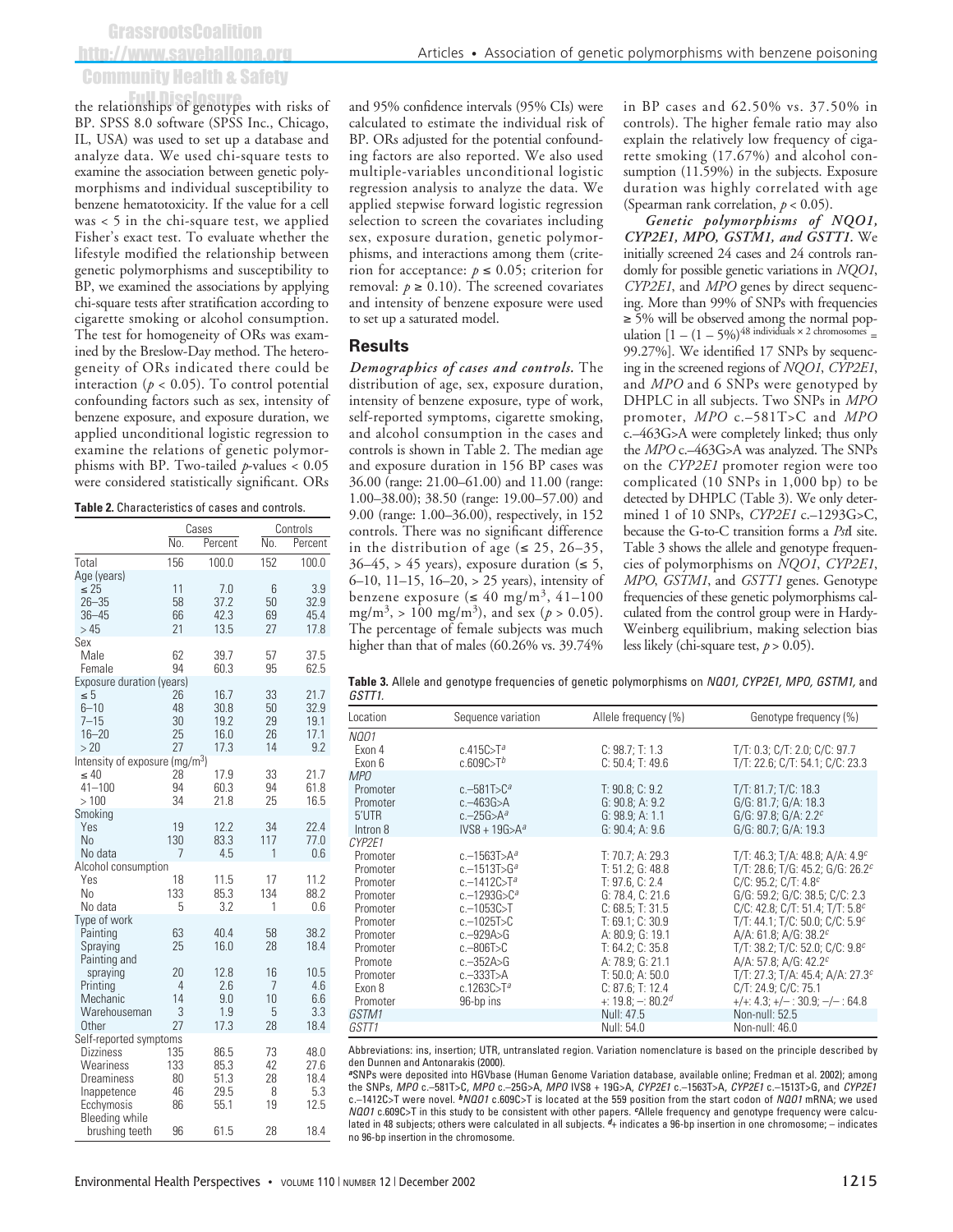### Articles • Wan et al. 12 June 100

## Community Health & Safety

*Effect of genetic polymorphisms of NQO1,* Full Disclosure*MPO, CYP2E1, GSTM1, and GSTT1 on the risks of BP.* The distribution of eight independent polymorphisms of the studied genes was compared in cases and controls (Table 4). Due to their small number, some genotypes were grouped with other genotypes according to previous reported research on the function on these genes. No association of genetic polymorphisms and susceptibility to risks of BP was found between BP cases and benzene-exposed workers ( $p > 0.05$ ). Although the frequency of the cases with two copies of *NQO1* c.609C>T variation (*NQO1* c.609 T/T genotype) was slightly higher than that of controls (25.71% vs 19.58%), there was no statistical difference between them. There was little variation in OR values when adjusted for sex, exposure duration, and intensity of benzene exposure.

*Relations of genetic polymorphisms of NQO1, MPO, CYP2E1, GSTM1, and GSTT1 with the risks of BP modified by lifestyle.* The test for homogeneity (H) of ORs indicated a possible interaction between *NQO1* c.609 C>T and cigarette smoking/alcohol consumption (χ<sub>H</sub><sup>2</sup> = 5.969, *p* = 0.015; χ<sub>H</sub><sup>2</sup> = 6.492,  $p = 0.011$ , respectively;  $\chi^2$  and *p*-values adjusted by sex, exposure duration, and intensity of benzene exposure). The subjects were stratified according to cigarette smoking. The frequency of regular smokers with *NQO1* c.609 T/T genotypes in BP cases and benzeneexposed controls was 44.44% and 9.68%, respectively (Fisher's exact test,  $p = 0.01$ ; Table 5). Our data showed a 7.73-fold increased risk of BP for smokers carrying *NQO1* c.609 T/T compared with the those with the heterozygous or wild type gene (*NQO1* c.609 C/T or C/C; OR = 7.73; 95% CI, 1.71–34.97; Table 5). Adjustment for sex, exposure duration, intensity of benzene exposure, and alcohol consumption had a minimal impact on the results (*NQO1* c.609C>T; OR = 8.15; 95% CI, 1.43–46.50; Table 5). Compared with the individuals with the *CYP2E1* c.–1293G>C wild genotype (*CYP2E1* c.–1293 G/G), the smokers carrying *CYP2E1* c.–1293 G/C or C/C genotypes had a 3.30-fold increased risk of BP (OR = 3.30; 95% CI, 1.02–10.65; Table 5), but no significant difference was observed after adjustment for sex, exposure duration, and alcohol consumption ( $p = 0.07$ ). Due to the small number of smokers in this study (19 cases and 34 controls), the association of the combined effect of *CYP2E1* c.–1293G>C variation and cigarette smoking with BP should be explored in a larger sample size.

Among the alcohol drinkers, the frequency of BP cases with *NQO1* c.609 T/T was 61.11%, which was about five times as much as that of controls (Table 6). Compared with those of *NQO1* c.609 C/T and C/C genotypes, the subjects with *NQO1* c.609 T/T had an 11.00-fold increase for BP (OR = 11.00; 95%

CI, 1.89–63.86; Fisher's exact test, *p* = 0.005), and this risk increased even higher, to 21.50 fold, after adjustment for sex, exposure duration, intensity of benzene exposure, and cigarette smoking (OR = 21.50; 95% CI, 2.79–165.79). The frequency of the BP cases with *GSTM1* null genotype among the alcohol drinkers was higher than that of the controls (66.67% vs. 33.33%), but no significant difference between them was observed in this study. There was, however, a 4.21-fold increased risk of BP for the alcohol drinkers with *GSTM1* null genotype compared with those with *GSTM1* non-null genotype (Table 6).

*Multiple-variables unconditional logistic regression analysis.* The covariates and crossproduct terms examined in the logistic regression model included intensity of exposure, alcohol, *NQO1* c.609C>T, *CYP2E1* c.–1293G>C, and *GSTT1* genotypes (Table 7). The model suggested there was a joint action between alcohol consumption and *NQO1* c.609 C>T variation (*p* = 0.007) and among *NQO1* c.609 C>T, *CYP2E1* c.–1293G>C, and *GSTT1* null genotypes (*p* = 0.019). We examined the combined effects by stratification according to *NQO1*, *CYP2E1*, and *GSTT1* genotypes. The result showed individuals with *NQO1* c.609 T/T, *CYP2E1* c.–1293 C/C or C/G, and *GSTT1* null genotypes were more susceptible to BP with a 5.64 fold increased risk compared with individuals carrying *NQO1* c.609 C/T or C/C, *CYP2E1* c.–1293 G/G, and *GSTT1* non-null genotypes.

#### **Discussion**

By examining the polymorphisms of the promoter and coding regions of *NQO1*, *CYP2E1*, and *MPO* and the null genotype of *GSTM1* and *GSTT1* genes, we studied the relationship between genetic polymorphism and the human susceptibility to risks of BP. The interaction of genetic diversities of these genes with lifestyle on BP was also explored.

Though no association was suggested between genetic polymorphisms of these genes and risks of BP from our study, Rothman et al. (1997) reported a 2.6-fold increased risk of BP in the workers with *NQO1* c.609 T/T genotype. There was, however, an 8.15-fold or 21.50-fold increased risk of BP in the individuals with *NQO1* c.609 T/T genotype compared with *NQO1* C/C or C/T genotypes after stratification by cigarette smoking and alcohol consumption, respectively (Tables 5 and 6). Cigarette smoking and alcohol consumption were considered risk factors contributing to many diseases such as lung cancer and bladder cancer. Moreover, because benzene is a component of cigarette smoke, the cumulative exposures of regular smokers should be higher than those of nonsmokers who never smoked while exposed to benzene. Our results suggested that there might be an association between *NQO1* c.609 T/T genotype and the risks of BP with modification by cigarette smoking and alcohol consumption. The C-to-T point variation of this SNP, which causes a proline

**Table 4.** Effect of *NQO1*, *CYP2E1*, *MPO*, *GSTT1*, and *GSTM1* genotypes on the risks of BP in benzeneexposed workers.

|                                                                      |           | Case <sup>a</sup> |           | Control <sup>a</sup> |                             |                             |
|----------------------------------------------------------------------|-----------|-------------------|-----------|----------------------|-----------------------------|-----------------------------|
|                                                                      | No.       | Percent           | No.       | Percent              | OR (95% CI)                 | OR adj (95% CI) $b$         |
| Total                                                                | 156       | 100.00            | 152       | 100.00               |                             |                             |
| <b>NQ01</b><br>c.609C > T                                            |           |                   |           |                      |                             |                             |
| T/T<br>$C/T$ and $C/C$                                               | 36<br>104 | 25.71<br>74.29    | 28<br>115 | 19.58<br>80.42       | $1.42(0.81 - 2.49)$<br>1.00 | $1.43(0.81 - 2.51)$<br>1.00 |
| CYP2E1<br>96 bp insertion                                            |           |                   |           |                      |                             |                             |
| $\ln s_{96}$ / + and +/+<br>$\text{Ins}_{96}$ -/-<br>$c - 1293G > C$ | 53<br>93  | 36.30<br>63.70    | 45<br>87  | 34.09<br>65.91       | $1.10(0.67 - 1.80)$<br>1.00 | $1.08(0.66 - 1.79)$<br>1.00 |
| G/C and C/C<br>G/G<br>c.1263C > T                                    | 65<br>91  | 41.67<br>58.33    | 59<br>91  | 39.33<br>60.67       | $1.10(0.70 - 1.74)$<br>1.00 | $1.12(0.71 - 1.76)$<br>1.00 |
| C/T<br>C/C                                                           | 31<br>94  | 24.80<br>75.20    | 37<br>111 | 25.00<br>75.00       | $0.99(0.57 - 1.72)$<br>1.00 | $0.99(0.57 - 1.73)$<br>1.00 |
| <b>MPO</b>                                                           |           |                   |           |                      |                             |                             |
| $c. - 463G > A$<br>G/A<br>G/G                                        | 28<br>122 | 18.67<br>81.33    | 27<br>123 | 18.00<br>82.00       | $1.05(0.58 - 1.88)$<br>1.00 | $1.09(0.60 - 1.97)$<br>1.00 |
| $IVS8 + 19G > A$<br>G/A<br>G/G                                       | 29<br>113 | 20.42<br>79.58    | 26<br>117 | 18.18<br>81.82       | $1.15(0.64 - 2.08)$<br>1.00 | $1.11(0.61 - 2.02)$<br>1.00 |
| GSTM1<br>Null<br>Non-null                                            | 72<br>71  | 50.35<br>49.65    | 63<br>78  | 44.68<br>55.32       | 1.26 (0.79-2.00)<br>1.00    | $1.25(0.78 - 2.00)$<br>1.00 |
| GSTT1<br>Null<br>Non-null                                            | 82<br>71  | 53.59<br>46.41    | 79<br>66  | 54.48<br>45.52       | $0.96(0.61 - 1.52)$<br>1.00 | $0.95(0.60 - 1.50)$<br>1.00 |

*<sup>a</sup>*Data missing due to inability to amplify DNA. *b*ORs were adjusted (adj) for potential confounding variables including exposure duration, intensity of benzene exposure, and sex.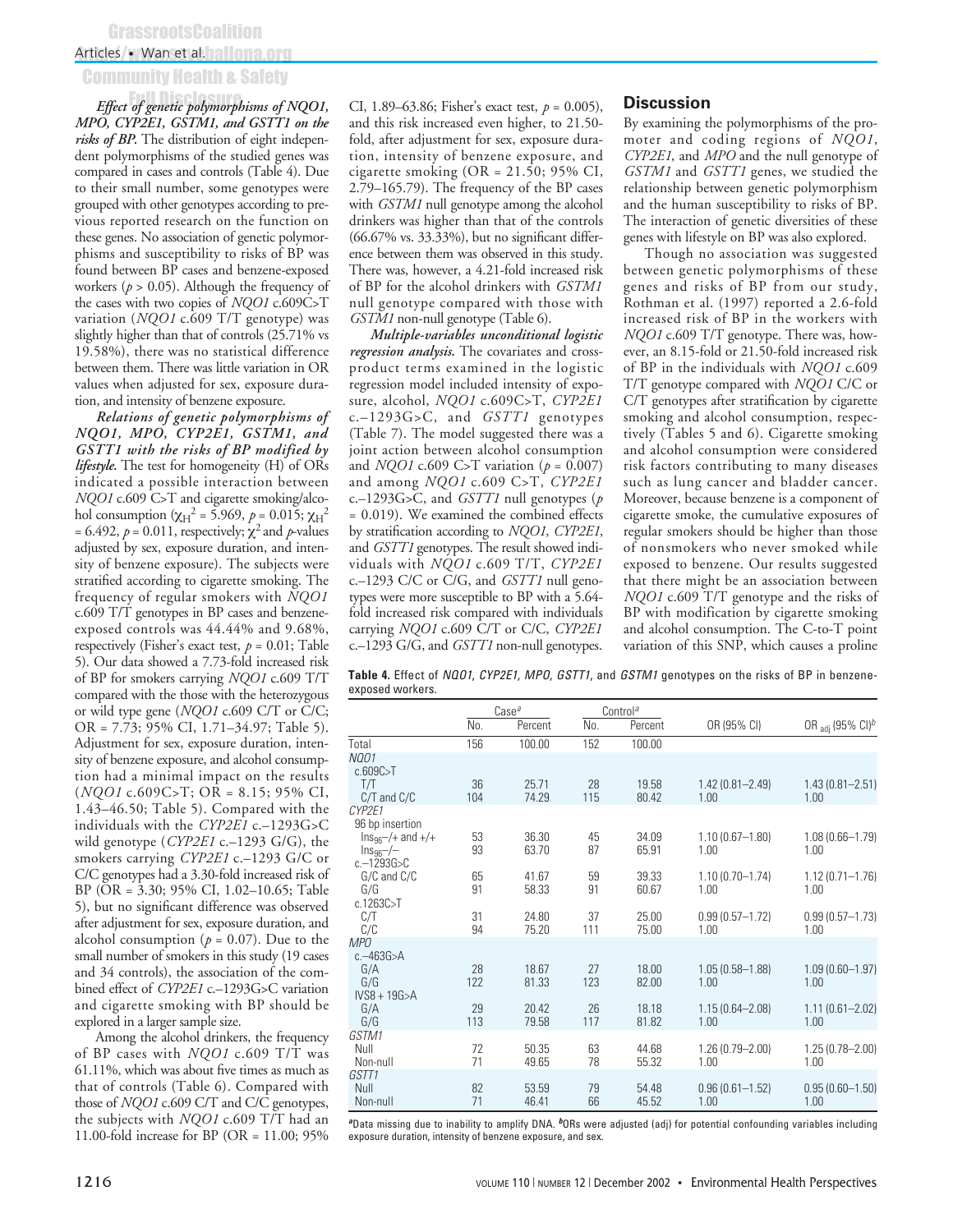**GrassrootsCoalition** 

# http://www.saveballona.org

# Community Health & Safety

to serine change, is associated with a loss activity of NQO1 (Traver et al. 1992). Moran et al. (1999) demonstrated that benzene metabolite hydroquinone induced high levels of NQO1 activity in bone marrow CD34<sup>+</sup> cells with the wild genotype (*NQO1* c.609 C/C),

and noncytotoxic doses of hydroquinone induced intermediate levels of NQO1 activity in heterozygous (*NQO1* c.609 C/T) cells but exerted no effect on cells with the *NQO1* c.609 T/T genotype. It is possible that failure to induce functional NQO1 enzyme activity

in *NQO1* c.609 T/T individuals might be responsible for BP.

In addition to the interaction between genetic polymorphisms and lifestyle, different genetic polymorphisms could contribute to the risk of BP. We speculated that individuals with

| Table 5. Effects of genotypes of NQO1, CYP2E1, MPO, GSTT1, and GSTM1 modified by smoking on the risks of BP in benzene-exposed workers. |  |  |
|-----------------------------------------------------------------------------------------------------------------------------------------|--|--|
|-----------------------------------------------------------------------------------------------------------------------------------------|--|--|

|                                                                                          | Smoking                 |                          |                                 |                                  | Nonsmoking                |                          |                             |                             |
|------------------------------------------------------------------------------------------|-------------------------|--------------------------|---------------------------------|----------------------------------|---------------------------|--------------------------|-----------------------------|-----------------------------|
|                                                                                          | Case $(%)a$             | Control (%) <sup>a</sup> | OR (95% CI)                     | OR adj (95% CI) <sup>b</sup>     | Case $(%)a$               | Control (%) <sup>a</sup> | OR (95%CI)                  | ORadj (95% CI) $b$          |
| Total<br><b>NQ01</b><br>c.609C > T                                                       | 19 (100.00)             | 34 (100.00)              |                                 |                                  | 130 (100.00)              | 117 (100.00)             |                             |                             |
| T/T<br>C/T and C/C                                                                       | 8(44.44)<br>10 (55.56)  | 3(9.68)<br>29 (90.32)    | $7.73(1.71 - 34.97)$ **<br>1.00 | $8.15(1.43 - 46.50)^{*}$<br>1.00 | 27 (23.48)<br>88 (76.52)  | 25 (22.73)<br>85 (77.27) | $1.04(0.56 - 1.94)$<br>1.00 | $1.01(0.54 - 1.89)$<br>1.00 |
| CYP2E1<br>96 bp insertion<br>$\ln s96 -/+$ and $+/+$<br>$Ins96 - / -$<br>$c - 1293G > C$ | 7 (36.84)<br>12 (63.16) | 12 (42.86)<br>16(57.14)  | $0.78(0.24 - 2.57)$<br>1.00     | $0.70(0.18 - 2.66)$<br>1.00      | 44 (36.67)<br>76 (63.33)  | 32 (31.07)<br>71 (68.93) | $1.28(0.73 - 2.25)$<br>1.00 | $1.23(0.70 - 2.17)$<br>1.00 |
| G/C and C/C<br>G/G<br>c.1263C > T                                                        | 11 (57.89)<br>8(42.11)  | 10(29.41)<br>24 (70.59)  | $3.30(1.02 - 10.65)^*$<br>1.00  | $3.24(0.90 - 11.71)$<br>1.00     | 49 (37.69)<br>81 (62.31)  | 48 (41.74)<br>67 (58.26) | $0.84(0.51 - 1.41)$<br>1.00 | $0.87(0.51 - 1.47)$<br>1.00 |
| C/T<br>C/C                                                                               | 3(18.75)<br>13 (81.25)  | 8(23.53)<br>26 (76.47)   | $0.75(0.17 - 3.31)$<br>1.00     | $0.74(0.15 - 3.79)$<br>1.00      | 28 (27.45)<br>74 (72.55)  | 29 (25.66)<br>84 (74.34) | $1.10(0.60 - 2.01)$<br>1.00 | $1.07(0.58 - 1.97)$<br>1.00 |
| <b>MPO</b><br>$c.-463G>A$                                                                |                         |                          |                                 |                                  |                           |                          |                             |                             |
| G/A<br>G/G<br>$IVS8 + 19G > A$                                                           | 5(26.32)<br>14 (73.68)  | 4(12.12)<br>29 (87.88)   | $2.59(0.60 - 11.16)$<br>1.00    | 2.51 (0.49-13.02)<br>1.00        | 22 (17.74)<br>102 (82.26) | 23 (19.83)<br>93 (80.17) | $0.87(0.46 - 1.67)$<br>1.00 | $0.93(0.48 - 1.80)$<br>1.00 |
| G/A<br>G/G                                                                               | 4(21.05)<br>15 (78.95)  | 9(30.00)<br>21 (70.00)   | $0.62(0.16 - 2.40)$<br>1.00     | $0.55(0.13 - 2.34)$<br>1.00      | 24 (20.69)<br>92 (79.31)  | 17 (15.18)<br>95 (84.82) | $1.46(0.74 - 2.89)$<br>1.00 | $1.36(0.68 - 2.72)$<br>1.00 |
| GSTM1<br>Null<br>Non-null                                                                | 10 (52.63)<br>9(47.37)  | 12 (40.00)<br>18(60.00)  | $1.67(0.52 - 5.31)$<br>1.00     | $1.33(0.40 - 4.46)$<br>1.00      | 59 (50.43)<br>58 (49.57)  | 51 (46.36)<br>59 (53.64) | $1.18(0.70 - 1.98)$<br>1.00 | $1.12(0.66 - 1.92)$<br>1.00 |
| GSTT1<br>Null<br>Non-null                                                                | 10 (55.56)<br>8(44.44)  | 17(53.13)<br>15 (46.87)  | $1.10(0.3 - 4.12)$<br>1.00      | $1.13(0.33 - 3.83)$<br>1.00      | 68 (53.13)<br>60 (46.87)  | 62 (55.36)<br>50 (44.64) | $0.91(0.55 - 1.52)$<br>1.00 | $0.88(0.53 - 1.48)$<br>1.00 |

*<sup>a</sup>*Data missing due to inability to amplify DNA. *b*ORs were adjusted (adj) for potential confounding variables including sex, exposure duration, intensity of benzene exposure, and alcohol consumption. \**p* < 0.05, \*\**p* < 0.01.

**Table 6.** Effects of genotypes of *NQO1*, *CYP2E1*, *MPO*, *GSTT1*, and *GSTM1* modified by alcohol on the risks of BP in benzene-exposed workers.

|                                    | Alcohol                |                          |                             | No alcohol                   |                          |                           |                             |                                         |
|------------------------------------|------------------------|--------------------------|-----------------------------|------------------------------|--------------------------|---------------------------|-----------------------------|-----------------------------------------|
|                                    | Case $(\%)^a$          | Control (%) <sup>a</sup> | OR (95% CI)                 | OR adj $(95\% \text{ Cl})^5$ | Case $(%)^a$             | Control (%) <sup>a</sup>  | OR (95%CI)                  | $OR_{\text{adi}}$ (95% CI) <sup>b</sup> |
| Total                              | 18 (100.00)            | 17 (100.00)              |                             |                              | 133 (100.00)             | 134 (100.00)              |                             |                                         |
| <b>NQ01</b>                        |                        |                          |                             |                              |                          |                           |                             |                                         |
| c.609C > T                         |                        |                          |                             |                              |                          |                           |                             |                                         |
| T/T<br>$C/T$ and $C/C$             | 11(61.11)<br>7(38.89)  | 2(12.50)<br>14 (87.50)   | 11.00 (1.89-63.86)*<br>1.00 | 21.50 (2.79-165.79)*<br>1.00 | 23 (19.66)<br>94 (80.34) | 26 (20.63)<br>100 (79.37) | $0.94(0.50 - 1.76)$<br>1.00 | $0.90(0.47 - 1.72)$<br>1.00             |
| CYP2E1                             |                        |                          |                             |                              |                          |                           |                             |                                         |
| 96 bp insertion                    |                        |                          |                             |                              |                          |                           |                             |                                         |
| $\ln s96 -/+$ and $+/+$            | 9(50.00)               | 6(40.00)                 | $1.50(0.38 - 6.00)$         | $1.99(0.44 - 8.95)$          | 42 (34.15)               | 38 (32.76)                | $1.06(0.62 - 1.82)$         | $1.06(0.61 - 1.84)$                     |
| $Ins96 - / -$                      | 9(50.00)               | 9(60.00)                 | 1.00                        | 1.00                         | 81 (65.85)               | 78 (67.24)                | 1.00                        | 1.00                                    |
| $c - 1293G > C$<br>$G/C$ and $C/C$ | 5(27.78)               | 4(23.53)                 | $1.25(0.27 - 5.73)$         | $3.43(0.56 - 21.00)$         | 55 (41.35)               | 54 (40.91)                | $1.02(0.62 - 1.66)$         | $0.97(0.58 - 1.60)$                     |
| G/G                                | 13 (72.22)             | 13 (76.47)               | 1.00                        | 1.00                         | 78 (58.65)               | 78 (59.09)                | 1.00                        | 1.00                                    |
| c.1263C > T                        |                        |                          |                             |                              |                          |                           |                             |                                         |
| C/T                                | 6(37.50)               | 5(29.41)                 | $1.44(0.37 - 6.16)$         | $1.24(0.23 - 6.74)$          | 25 (24.04)               | 32 (24.62)                | $0.97(0.53 - 1.77)$         | $0.99(0.54 - 1.83)$                     |
| C/C                                | 10(62.50)              | 12 (70.59)               | 1.00                        | 1.00                         | 79 (75.96)               | 98 (75.38)                | 1.00                        | 1.00                                    |
| <b>MPO</b>                         |                        |                          |                             |                              |                          |                           |                             |                                         |
| $c - 463G > A$                     |                        |                          |                             |                              |                          |                           |                             |                                         |
| G/A                                | 5(27.78)               | 2(12.50)                 | $2.69(0.44 - 16.37)$        | $2.10(0.30 - 14.87)$         | 22 (17.32)               | 25 (18.80)                | $0.91(0.48 - 1.70)$         | $0.97(0.50 - 1.85)$                     |
| G/G                                | 13 (72.22)             | 14 (87.50)               | 1.00                        | 1.00                         | 105 (82.68)              | 108 (81.20)               | 1.00                        | 1.00                                    |
| $IVS8 + 19G > A$                   |                        |                          |                             |                              |                          |                           |                             |                                         |
| G/A<br>G/G                         | 6(33.33)<br>12 (66.67) | 3(21.43)<br>11(78.57)    | $1.83(0.37 - 9.17)$<br>1.00 | $3.19(0.40 - 25.19)$<br>1.00 | 23 (19.33)<br>96 (80.67) | 23 (17.97)<br>105 (82.03) | $1.09(0.58 - 2.08)$<br>1.00 | $0.97(0.50 - 1.90)$<br>1.00             |
| GSTM1                              |                        |                          |                             |                              |                          |                           |                             |                                         |
| Null                               | 12 (66.67)             | 5(33.33)                 | $4.00(0.93 - 17.11)$        | 4.21 (0.84-21.04)            | 57 (47.50)               | 58 (46.40)                | $1.05(0.63 - 1.73)$         | $1.01(0.61 - 1.70)$                     |
| Non-null                           | 6(33.33)               | 10(66.67)                | 1.00                        | 1.00                         | 63 (52.50)               | 67 (53.60)                | 1.00                        | 1.00                                    |
| GSTT1                              |                        |                          |                             |                              |                          |                           |                             |                                         |
| Null                               | 7(41.18)               | 8(53.33)                 | $0.61(0.15 - 2.49)$         | $0.54(0.11 - 2.63)$          | 71 (54.20)               | 71 (55.04)                | $0.97(0.59 - 1.58)$         | $0.97(0.58 - 1.59)$                     |
| Non-null                           | 10 (58.82)             | 7(46.67)                 | 1.00                        | 1.00                         | 60 (45.80)               | 58 (44.96)                | 1.00                        | 1.00                                    |

*<sup>a</sup>*Data missing due to inability to amplify DNA. *b*ORs were adjusted (adj) for potential confounding variables including sex, exposure duration, intensity of benzene exposure, and smoking.  $*$ *p* < 0.01.